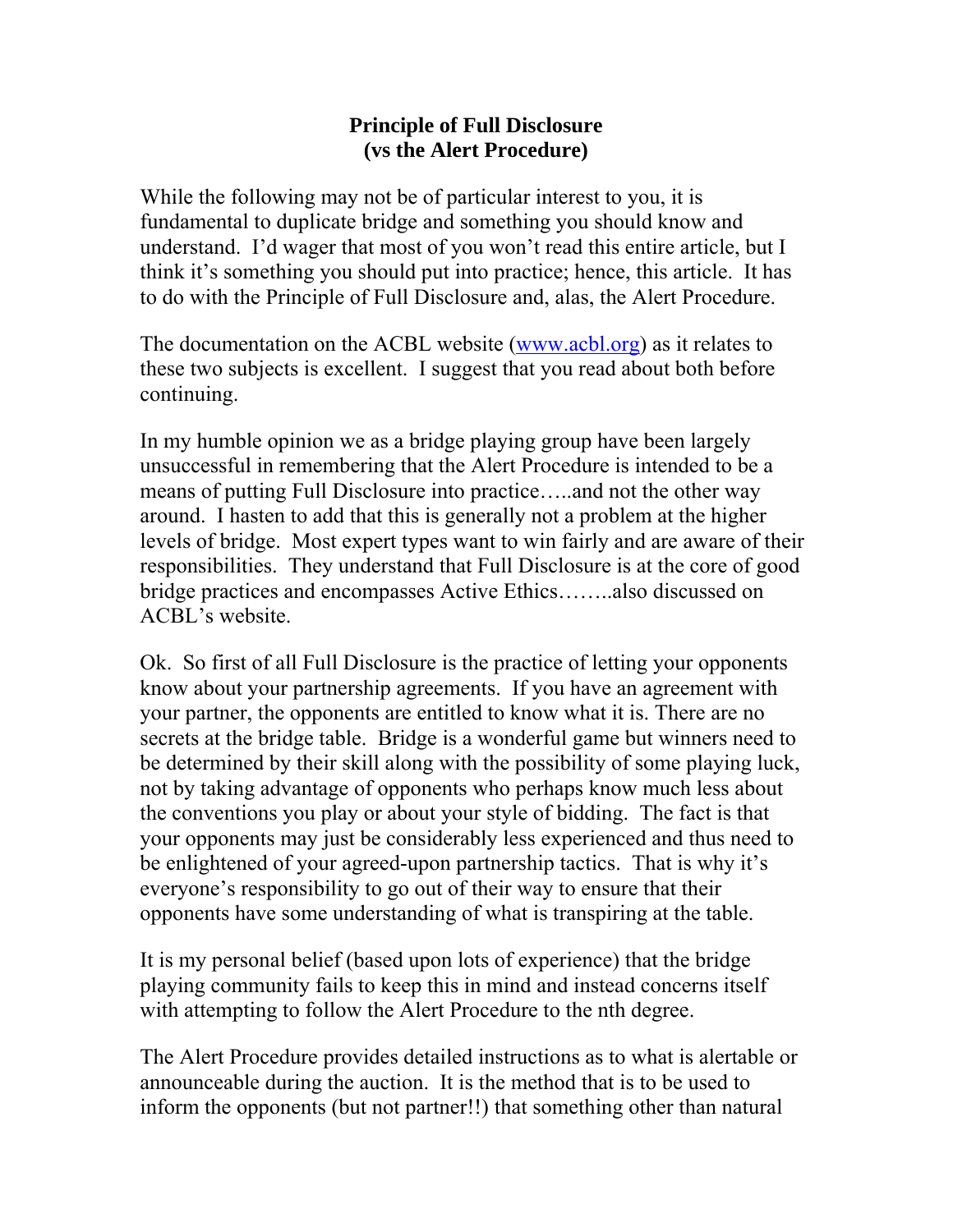bidding is occurring and provides them with the opportunity to ask so that they can more fully understand. Unfortunately, it seems to be impossible to put the philosophy of Full Disclosure into such a set of step-by-step instructions.

Perhaps an example will help. Recently the auction at our table went as follows: Opp Me Opp My Partner  $1\bullet$  2 $\bullet$  X<sup>\*</sup> Pass 2♥ Pass 2♠\* Pass 2NT Pass 3NT Pass \*100% forcing but neither alerted

There were no alerts during the auction. Since I was on lead, I asked about my opponent's double of 2♣ and got some response like "negative". Now I knew, but my partner did not, that these opponents played Negative Free Bids which means that a new suit by my LHO would not be forcing as is normal but would instead show a decent suit without a lot of values. Most other times they have to start with a double in order to show values. This double may be a perfectly ordinary 'negative' double or it may just be vehicle to set up a forcing auction. Therefore it actually says nothing about the length of their major suits, but instead implies that their hand does not merit a Negative Free Bid.

To me if you practice Full Disclosure you will alert your opponents to this conventional treatment even though according to the Alert Procedure it is usually interpreted as being non-alertable. To make matters worse, directors seem to enforce this by saying that 'negative' doubles according to the alert chart are not alertable.

| A second example: |          | Me Opp Pard Opp                         |  |  |
|-------------------|----------|-----------------------------------------|--|--|
|                   |          | $1\bullet$ 2 $\bullet$ Pass 3 $\bullet$ |  |  |
|                   | all pass |                                         |  |  |

Again there were no alerts in this auction since everybody "knows" that cuebids aren't alertable, right? Well, what if the 2♦ is a Top and Bottom Cuebid instead of the expected Michaels Cuebid. Isn't there an ethical obligation to bring this to the opponents' attention? I believe that there is but the Alert Procedure would indicate otherwise.